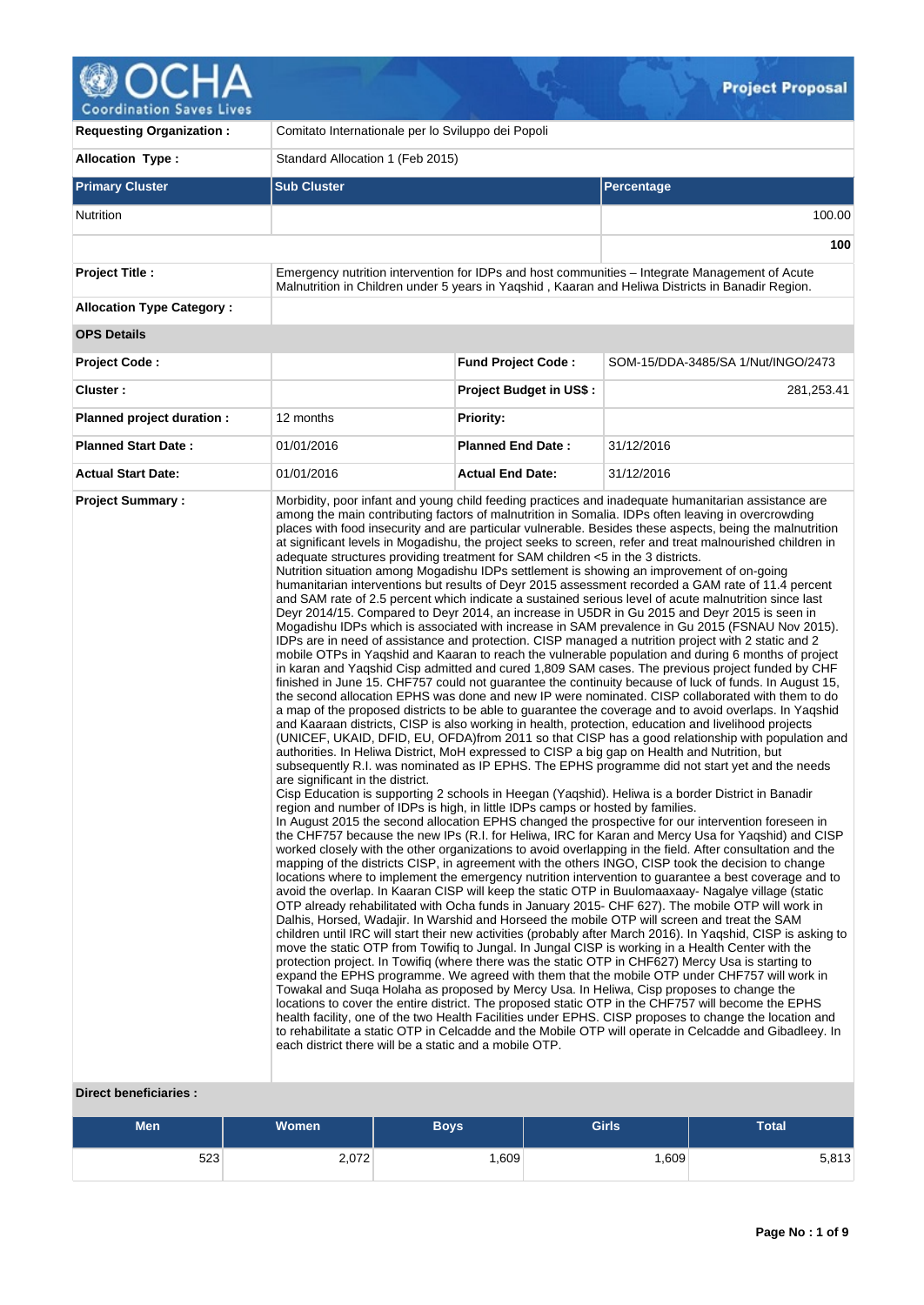## **Other Beneficiaries :**

| <b>Beneficiary name</b>                   | <b>Men</b> | Women | <b>Boys</b> | <b>Girls</b> | <b>Total</b> |
|-------------------------------------------|------------|-------|-------------|--------------|--------------|
| Children under 5                          | 0          |       | 1,609       | 1,609        | 3,218        |
| Internally Displaced People               | 157        | 622   | 483         | 483          | 1,745        |
| Staff (own or partner staff, authorities) | 8          | 12    |             |              | 20           |

## **Indirect Beneficiaries :**

The caregivers and the families of the SAM children admitted at the OTP will benefit of the education session on IYCF. **Catchment Population:**

## **Link with allocation strategy :**

The project seeks to screen, refer and treat malnourished children in adequate structures providing treatment for SAM children <5 in the 3 districts. This project wants to be a emergency project to reach the vulnerable population especially the IDPs and the families host.

## **Sub-Grants to Implementing Partners :**

| <b>Partner Name</b> | <b>Partner Type</b> | <b>Budget in US\$</b> |
|---------------------|---------------------|-----------------------|
|                     |                     |                       |

## **Other funding secured for the same project (to date) :**

| <b>Other Funding Source</b> | <b>Other Funding Amount</b> |
|-----------------------------|-----------------------------|
|                             |                             |

## **Organization focal point :**

| <b>Name</b>    | <b>Title</b>                          | <b>Email</b>             | <b>Phone</b>  |
|----------------|---------------------------------------|--------------------------|---------------|
|                |                                       |                          |               |
| Morena Bassan  | Health/Nutrition<br>Programme Manager | bassan@cisp-nairobi.org  | +254707935974 |
| Ruberto Rosaia | <b>CISP Regional</b><br>Coordinator   | ruberto@cisp-nairobi.org | 0723992436    |
|                |                                       |                          |               |

#### **BACKGROUND**

## **1. Humanitarian context analysis**

A recent nutrition survey conducted (FSNAU) across the country indicates that an estimated 308,000 children under the age of five are acutely malnourished, a seven percent increase since January'14. This figure includes 43,800 SAM children who face an even higher risk of morbidity and death. Morbidity, poor infant and young child feeding practices and inadequate humanitarian assistance are among the main contributing factors of malnutrition in Somalia. The results of nutrition surveys show sustained prevalence of Serious to Critical levels of acute malnutrition in 10 out of 13 main IDP settlements across Somalia. Yaqshid, Karaan and Heliwa in Banadir are characterized by high presence of IDPs, especially children under 5. IDPs often leaving in overcrowding places with food insecurity and are particular vulnerable. Besides these aspects, being the malnutrition at significant levels in Mogadishu, the project seeks to screen, refer and treat malnourished children in adequate structures providing treatment for SAM children under 5 in the 3 districts.

## **2. Needs assessment**

Morbidity, poor infant and young child feeding practices and inadequate humanitarian assistance are among the main contributing factors of malnutrition in Somalia. IDPs often leaving in overcrowding places with food insecurity and are particular vulnerable. Besides these aspects, being the malnutrition at significant levels in Mogadishu, the project seeks to screen, refer and treat malnourished children in adequate structures providing treatment for SAM children <5 in the 3 districts.

Nutrition situation among Mogadishu IDPs settlement is showing an improvement of on-going humanitarian interventions but results of Deyr 2015 assessment recorded a GAM rate of 11.4 percent and SAM rate of 2.5 percent which indicate a sustained serious level of acute malnutrition since last Deyr 2014/15. Compared to Deyr 2014, an increase in U5DR in Gu 2015 and Deyr 2015 is seen in Mogadishu IDPs which is associated with increase in SAM prevalence in Gu 2015 (FSNAU Nov 2015). IDPs are in need of assistance and protection. CISP managed a nutrition project with 2 static and 2 mobile OTPs in Yaqshid and Kaaran to reach the vulnerable population and during 6 months of project in karan and Yaqshid Cisp admitted and cured 1,809 SAM cases. The previous project funded by CHF finished in June 15. CHF757 could not guarantee the continuity because of luck of funds. In August 15, the second allocation EPHS was done and new IP were nominated. CISP collaborated with them to do a map of the proposed districts to be able to guarantee the coverage and to avoid overlaps. In Yaqshid and Kaaraan districts, CISP is also working in health, protection, education and livelihood projects (UNICEF, UKAID, DFID, EU, OFDA)from 2011 so that CISP has a good relationship with population and authorities. In Heliwa District, MoH expressed to CISP a big gap on Health and Nutrition, but subsequently R.I. was nominated as IP EPHS. The EPHS programme did not start yet and the needs are significant in the district.

## **3. Description Of Beneficiaries**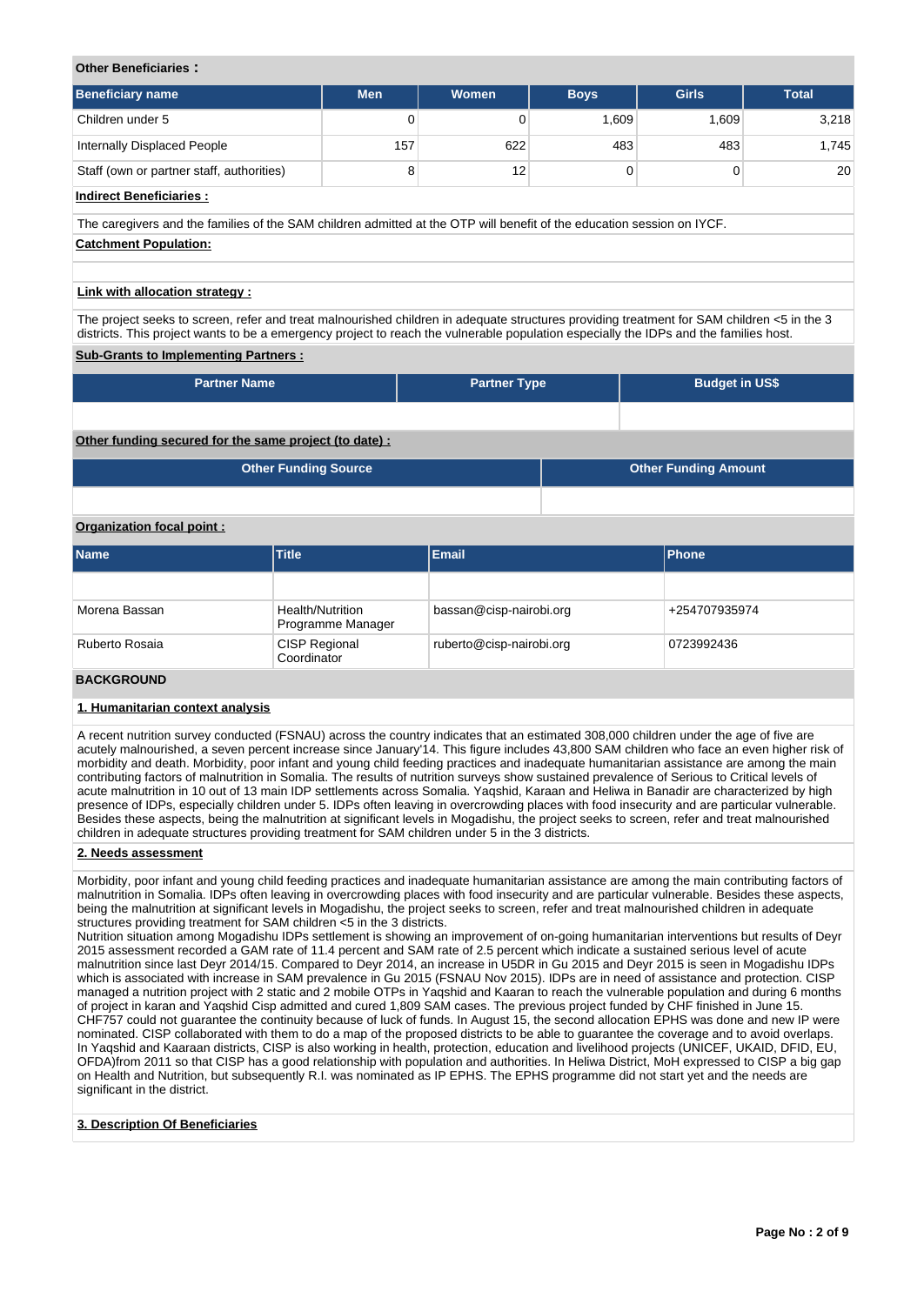The proposed project will equally target boys and girls with SAM. In particular it will focus on the most vulnerable children and destitute. The vulnerabilities are exacerbated in IDP settlements where children live in extremely precarious conditions with only limited community support.Therefore, the project seeks to assist at least 30% of IDPs. Considering that mothers in Somalia are the primary responsible in the family forchildren's care, at least 80% of children will be accompanied by mothers to the OTPs and will benefit from IYCF education. This project will support the MoH to identify the staff with optimum qualifications and experiences taking into account the different capacities and needs of men and women. According to the emergency activities in the static and mobile OTPs, tasks and responsibilities will be assigned to both men and women.At least of 60% of women will cover the position of malnutrition treatment.

## **4. Grant Request Justification**

Nutrition situation among Mogadishu IDPs settlement is showing an improvement of on-going humanitarian interventions but results of Deyr 2015 assessment recorded a GAM rate of 11.4 percent and SAM rate of 2.5 percent which indicate a sustained serious level of acute malnutrition since last Deyr 2014/15. Compared to Deyr 2014, an increase in U5DR in Gu 2015 and Deyr 2015 is seen in Mogadishu IDPs which is associated with increase in SAM prevalence in Gu 2015 (FSNAU Nov 2015). IDPs are in need of assistance and protection. CISP foresees to implement a emergency nutrition project to treat the children under 5 yrs old with SAM.

#### **5. Complementarity**

In Yaqshid and Kaaraan Districts, CISP is working in health, protection, education and livelihood projects (UNICEF, UKAID, DFID, EU, OFDA) from 2011 so that CISP has a good relationship with population and authorities. CISP is working in Kaaran MCH with health and protection, as well as in Yaqshid MCH. The activities are well managed to have an integrate approach and to reach a good quality of results. In Kaaran and Yaqshid, Health and Protection projects use an ambulance for transfers the emergencies in the Hospital and for outreach activities so that CISP has a good knowledge of entire districts. Cisp Education is supporting 2 schools in Heegan (Yaqshid). CISP has a good relationship with the MoH in Mogadishu and they expressed the big gap in Heliwa District in Mogadishu. Heliwa a border District in Banadir region and number of IDPs is high, in little IDPs camps or hosted by families. MoH asserted the high need in heath and nutrition intervention in Heliwa district because there is only a Hospital available for the population.

## **LOGICAL FRAMEWORK**

#### **Overall project objective**

To improve the nutritional status of children under five in Banadir Region with community and facility based nutrition interventions.

| <b>Nutrition</b>          |                                          |                                 |
|---------------------------|------------------------------------------|---------------------------------|
| <b>Cluster objectives</b> | Strategic Response Plan (SRP) objectives | <b>Percentage of activities</b> |
| N/A                       | N/A                                      | 100                             |

**Contribution to Cluster/Sector Objectives :** To contribute to the reduction of nutrition morbidity and mortality among vulnerable boys and girls (0 59 months), through systematic equal access to quality integrated curative and preventive based nutrition interventions in Banadir Region (Yaqshid, Karan, Heliwa Districts) .

To improve women, boys and girls' access to evidence based and feasible nutrition and nutrition related resilience activities, available through the Basic Nutrition Services Package (BNSP) interventions, preventing the malnutrition linking nutrition to Health, WASH, Food Security and Child Protection programmes in the above mentioned areas

#### **Outcome 1**

Improved nutritional status of children < 5 yrs treating SAM through OTPs. 3218 children will be treated in the 6 OTPs, 1,609 will be girls and 1,609 boys. At least 966 of them will be IDPs.

## **Output 1.1**

#### **Description**

To screen, to identify, to admit and treat severe acutely malnourished children in 3 static and 3 mobile OTPs in Yaqshid, Karan, Heliwa districts, Banadir region

#### **Assumptions & Risks**

## **Activities**

#### **Activity 1.1.1**

#### **Standard Activity : Treatment of severe acute malnutrition in children 0-59months**

Provision of treatment of severe acute malnutrition through 3 static OTPs and 3 mobile OTPs. The implementation will follow the BSNP guideline : community mobilization and screening, treatment on uncomplicated SAM and referral of complicate cases of SAM to SC, IYCF education in the OTPs and regular monitoring at outpatient/outreach sites.

#### **Activity 1.1.2**

#### **Standard Activity : Deworming**

De-worming and supplementation in VIT A. At least 85% children admitted in OTP will receive de-worming and supplementation in Vit A.

## **Activity 1.1.3**

## **Standard Activity : Infant and young child feeding counselling**

IYCF educations to mothers and caregivers in OTPs. IYCF counselling will be given to mothers during the attendance at OTP, during the weekly consultation for their children. The themes of education will be : Early initiation of breastfeeding, exclusive breastfeeding for the first six month of life followed by continued breastfeeding for up to two years and beyond with adequate complementary foods. This is the most appropriate feeding strategy for infants and young children. CISP foresees that at least 80% of caregivers will be the mothers. But all the caregivers will be welcome to assist the IYCF counseling. NHHP (Nutrition Health Hygiene Promotion) will be integrated during the IYCF education session in OTPs.

#### **Indicators**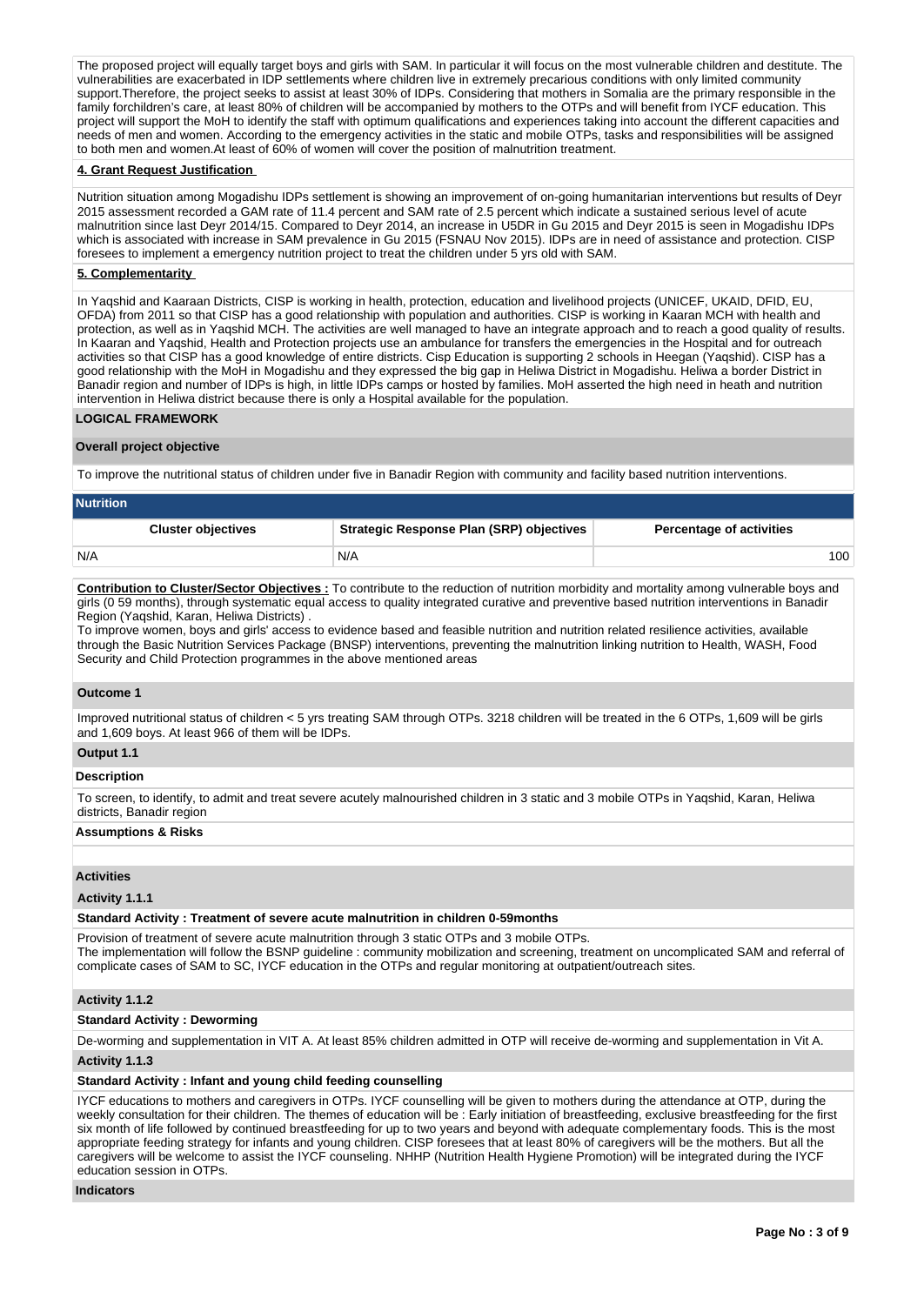|                               |                  |                                                                                                                                                                                                                                                                               | <b>End cycle beneficiaries</b> |              |  |                   | End<br>cycle  |
|-------------------------------|------------------|-------------------------------------------------------------------------------------------------------------------------------------------------------------------------------------------------------------------------------------------------------------------------------|--------------------------------|--------------|--|-------------------|---------------|
| Code                          | <b>Cluster</b>   | <b>Indicator</b>                                                                                                                                                                                                                                                              | <b>Men</b>                     | <b>Women</b> |  | <b>Boys</b> Girls | <b>Target</b> |
| Indicator 1.1.1               | <b>Nutrition</b> | Number of children (6-59 months) and pregnant<br>and lactating women admitted in treatment<br>programmes                                                                                                                                                                      |                                |              |  |                   | 3,218         |
| <b>Means of Verification:</b> |                  |                                                                                                                                                                                                                                                                               |                                |              |  |                   |               |
| Indicator 1.1.2               | <b>Nutrition</b> | Number of children (6-59 months) children will be<br>supported with De-worming and supplementation<br>Vit A (at least 1,368 beneficiaries will be girls, and<br>at least 821 beneficiaries will be IDPs). Children<br>admitted at the OTP under 1 year old cannot take<br>the |                                |              |  |                   | 2,736         |
| <b>Means of Verification:</b> |                  |                                                                                                                                                                                                                                                                               |                                |              |  |                   |               |
| Indicator 1.1.3               | <b>Nutrition</b> | Number of IYCF sessions held for 2,575 mothers<br>and caregivers (80% of Mothers and caregivers<br>will benefit on IYCF counselling during the<br>permanence in OTP. At least 773 beneficiaries<br>will be IDPs. At least 2.060 will be women.                                |                                |              |  |                   | 2,575         |
| <b>Means of Verification:</b> |                  |                                                                                                                                                                                                                                                                               |                                |              |  |                   |               |

## **Outcome 2**

Strengthened the capacity of health and nutrition workers in treatment of acute malnutrition. Refresh training on IMAM will be managed to ensure the quality on the treatment in Mogadishu

## **Output 2.2**

## **Description**

Health Staffs will be able to screen, identify and treat severe acutely malnourished children after training

## **Assumptions & Risks**

## **Activities**

## **Activity 2.2.1**

## **Standard Activity : Capacity building**

Refresh training on IMAM will be managed to ensure the quality on the treatment in Mogadishu. Conduct training for health workers on management of Severe Acute Malnutrition. It will improve the capacity of health workers on IMAM prevention and treatment. At least 60% (12) of heath workers trained will be women.

## **Indicators**

|                               |                |                                                                                                                                 |            | <b>End cycle beneficiaries</b> |  | <b>End</b><br>cycle |               |  |  |  |
|-------------------------------|----------------|---------------------------------------------------------------------------------------------------------------------------------|------------|--------------------------------|--|---------------------|---------------|--|--|--|
| Code                          | <b>Cluster</b> | <b>Indicator</b>                                                                                                                | <b>Men</b> | Women   Boys   Girls           |  |                     | <b>Target</b> |  |  |  |
| Indicator 2.2.1               | Nutrition      | Number of male and female Staff/Community<br>Health Workers/outreach workers trained on the<br>management of acute malnutrition |            |                                |  |                     | 20            |  |  |  |
| <b>Means of Verification:</b> |                |                                                                                                                                 |            |                                |  |                     |               |  |  |  |

## **Additional Targets :**

## **M & R**

## **Monitoring & Reporting plan**

Cisp will manage the daily monitoring of the project. Monthly data will be analyzed to check the trend of the project. Montlhy nutrition data ( number of new admitted, type of discharge,number children in charge at the end of month) will be send to Unicef Nutrition. As well, CISP is downloaded, each months, nutrition data at UNICEF dashboard. Monthly narrative reports will be done and send to the Programme Manager in Nairobi for check and adjustments of the project, if necessary. The MoH will be involved in the monitoring plan. MoH will receive, each month, nutrition data and the monthly report. Also, CISP will organize quarterly field visits and quarterly review meeting with the MoH.

## **Workplan**

| <b>Activitydescription</b>                                                                                                                                                                                                                                                                                                                                                          | Year |    |   |          |   |          |   |                        |              |     |          |                         | 1 2 3 4 5 6 7 8 9 10 11 12 |
|-------------------------------------------------------------------------------------------------------------------------------------------------------------------------------------------------------------------------------------------------------------------------------------------------------------------------------------------------------------------------------------|------|----|---|----------|---|----------|---|------------------------|--------------|-----|----------|-------------------------|----------------------------|
| Activity 1.1.1: Provision of treatment of severe acute malnutrition through 3 static<br>OTPs and 3 mobile OTPs.<br>The implementation will follow the BSNP guideline : community mobilization and<br>screening, treatment on uncomplicated SAM and referral of complicate cases of<br>SAM to SC, IYCF education in the OTPs and regular monitoring at<br>outpatient/outreach sites. | 2016 | X. | X | ΙX       | X | X        | X | $\mathsf{X}$           | $\mathsf{X}$ | X.  | IX.      | $\mathsf{I} \mathsf{X}$ |                            |
| Activity 1.1.2: De-worming and supplementation in VIT A. At least 85% children<br>admitted in OTP will receive de-worming and supplementation in Vit A.                                                                                                                                                                                                                             | 2016 | X. | X | <b>X</b> | X | $\times$ | X | $\mathsf{I}\mathsf{X}$ | X            | IX. | <b>X</b> | $X$ $X$                 |                            |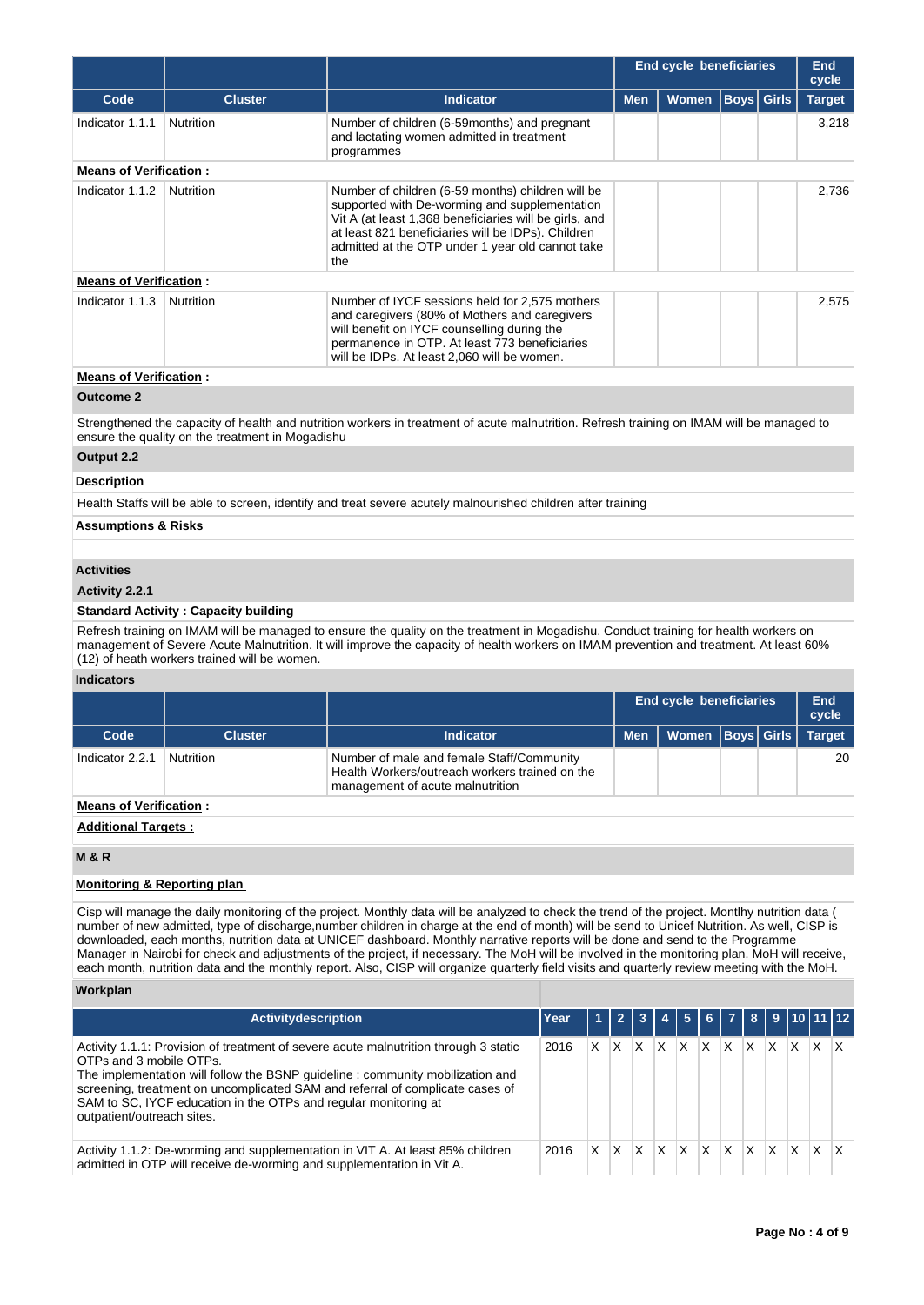| Activity 1.1.3: IYCF educations to mothers and caregivers in OTPs. IYCF<br>counselling will be given to mothers during the attendance at OTP, during the<br>weekly consultation for their children. The themes of education will be: Early<br>initiation of breastfeeding, exclusive breastfeeding for the first six month of life<br>followed by continued breastfeeding for up to two years and beyond with adequate<br>complementary foods. This is the most appropriate feeding strategy for infants and<br>young children. CISP foresees that at least 80% of caregivers will be the mothers.<br>But all the caregivers will be welcome to assist the IYCF counseling. NHHP<br>(Nutrition Health Hygiene Promotion) will be integrated during the IYCF education<br>session in OTPs. | 2016 | X. | ΙX. | IX. | $\mathsf{X}$ | $\mathsf{X}$ | ΙX. | <b>X</b> | <b>X</b> | X | $\times$ |  |
|-------------------------------------------------------------------------------------------------------------------------------------------------------------------------------------------------------------------------------------------------------------------------------------------------------------------------------------------------------------------------------------------------------------------------------------------------------------------------------------------------------------------------------------------------------------------------------------------------------------------------------------------------------------------------------------------------------------------------------------------------------------------------------------------|------|----|-----|-----|--------------|--------------|-----|----------|----------|---|----------|--|
| Activity 2.2.1: Refresh training on IMAM will be managed to ensure the quality on<br>the treatment in Mogadishu. Conduct training for health workers on management of<br>Severe Acute Malnutrition. It will improve the capacity of health workers on IMAM<br>prevention and treatment. At least 60% (12) of heath workers trained will be<br>women.                                                                                                                                                                                                                                                                                                                                                                                                                                      | 2016 | X  |     |     |              |              |     |          |          |   |          |  |

## **OTHER INFO**

## **Accountability to Affected Populations**

A questionnaire on the quality of the service delivery will be prepared for the beneficiary treated in OTPs. During the quaterly review meeting with the local authorities, stakeholders will be invited to participate and to express the feeling of the community.

## **Implementation Plan**

The project activities will be coordinated and monitored by a Programme Coordinator (CISP), a senior nutritionist based in Nairobi with frequent missions to Mogadishu. The project will be implemented by one field coordinator (CISP) (based in Mogadishu with regular missions to CISP in Nairobi for updating and coordination purposes).The field coordinator will be responsible of ensuring quality and smooth implementation and accurate reporting. The CISP nutrition officer (based Mogadishu) will assure the quality of treatment of SAM and training on-going in the OTPs for MoH and DHO staff. The OTP's staff employed by the local Somali District Health Boards and MoH will benefit from project incentives (Nutrition and support staff), training and technical assistance (for nutrition staff only).They will be in charge of screening and treatment of SAM children. SAM children will receive RUFT and the medical systematic treatment. One new static OTP in Heliwa will be rehabilitated in the beginning of the project. The training course will be carried out at the beginning as indicated in the time frame. Store keeper will manage the supplies and will provide regular reports. A finance officer will ensure accuracy of reporting documentation. The implementation strategy will be based on the lesson learnt by the long experience of CISP in Somalia and the international guidelines for Nutrition and with an integrate approach.

## **Coordination with other Organizations in project area**

| Name of the organization                 | Areas/activities of collaboration and rationale                                                                                                                                                                                                            |
|------------------------------------------|------------------------------------------------------------------------------------------------------------------------------------------------------------------------------------------------------------------------------------------------------------|
| Mercy USA                                | Health activities in Yagshid. Cisp will organize regularly meetings<br>with them to coordinate activities and to be sure do not have the<br>same beneficiaries. And meeting in Nairobi, also.                                                              |
| <b>IRC</b>                               | Health activities in Karan. Cisp will organize regularly meetings with<br>them to coordinate activities and to be sure do not have the same<br>beneficiaries.                                                                                              |
| <b>RELIEF INTERNATIONAL</b>              | R.I. is not yet operative in Heliwa but the organization will start the<br>implementation of EPHS. Cisp will organize regularly meeting with<br>them to coordinate activities and to be sure do not have overlap.<br>Meeting will be held also in Nairobi. |
| <b>Environment Marker Of The Project</b> |                                                                                                                                                                                                                                                            |

## **Gender Marker Of The Project**

2a- The project is designed to contribute significantly to gender equality

## **Justify Chosen Gender Marker Code**

The proposed project will equally target boys and girls with SAM. In particular it will focus on the most vulnerable children and destitute. The vulnerabilities are exacerbated in IDP settlements where children live in extremely precarious conditions with only limited community support. Therefore, the project seeks to assist at least 30% of IDPs. Considering that mothers in Somalia are the primary responsible in the family for children's care, at least 80% of children will be accompanied by mothers to the OTPs and will benefit from IYCF education. This project will support the MoH to identify the staff with optimum qualifications and experiences taking into account the different capacities and needs of men and women. According to the emergency activities in the static and mobile OTPs, tasks and responsibilities will be assigned to both men and women. At least of 60% of women will cover the position of malnutrition treatment.

## **Protection Mainstreaming**

**Country Specific Information**

## **Safety and Security**

**Access**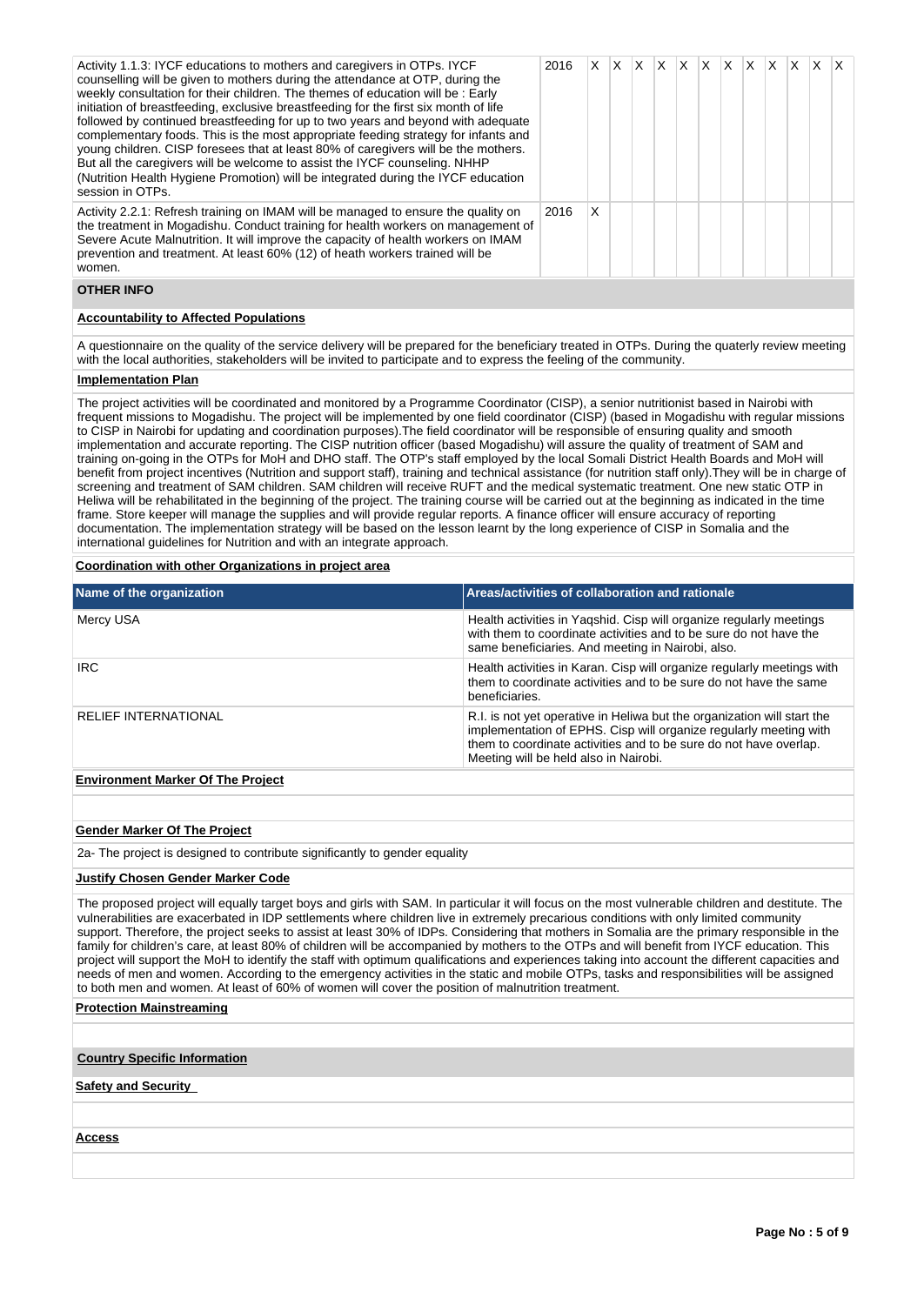## **BUDGET**

| Code | <b>Budget Line Description</b>                                                                                                                                                                                                                                                                                                                                                                                                                                                                                                                                           |   | $D / S$ Quantity | <b>Unit</b><br>cost          | <b>Duration</b><br><b>Recurran</b><br>ce | $\%$<br>charged<br>to CHF | <b>Total Cost</b> |
|------|--------------------------------------------------------------------------------------------------------------------------------------------------------------------------------------------------------------------------------------------------------------------------------------------------------------------------------------------------------------------------------------------------------------------------------------------------------------------------------------------------------------------------------------------------------------------------|---|------------------|------------------------------|------------------------------------------|---------------------------|-------------------|
|      | <b>Staff and Other Personnel Costs</b>                                                                                                                                                                                                                                                                                                                                                                                                                                                                                                                                   |   |                  |                              |                                          |                           |                   |
| 1.1  | 1.1.1 Project manager                                                                                                                                                                                                                                                                                                                                                                                                                                                                                                                                                    | D |                  | $1 \mid 4,500$<br>.00        | 9                                        | 40%                       | 16,200.00         |
|      | (A:1 Staff and Other Personnel Costs: International Staff) Senior nutritionist based in Nairobi. She/he will be responsible for the<br>overall technical management, representation and coordination of the project. Also in charge of reporting to donors. She will carry<br>out field visit at least one every quarter or a meeting in Nairobi with CISP senior staff from the field. Project manager will be<br>accountable to the country director and technical to our NGO headquarter. (TimeUnit: months)                                                          |   |                  |                              |                                          |                           |                   |
| 1.2  | 1.1.2 Administrator Director                                                                                                                                                                                                                                                                                                                                                                                                                                                                                                                                             | D |                  | 1   5,700<br>.00             | 12                                       | 15%                       | 10,260.00         |
|      | (A:1 Staff and Other Personnel Costs: International Staff) Administrator Director based in Nairobi. He/She will ensure the good<br>management and the accountability of the programmes (TimeUnit: months)                                                                                                                                                                                                                                                                                                                                                                |   |                  |                              |                                          |                           |                   |
| 1.3  | 1.2.1 Field coordinator                                                                                                                                                                                                                                                                                                                                                                                                                                                                                                                                                  | D |                  | $1 \mid 1,200$<br>.00        | 9                                        | 100%                      | 10,800.00         |
|      | (A:1 Staff and Other Personnel Costs: Local Staff) The field coordinator will be based in Mogadishu. He/she will be in charge of<br>the day to day implementation, management and monitoring of the nutrition project activities in the two districts. Also in charge of<br>representing and attending coordination meeting in the field. (TimeUnit: months)                                                                                                                                                                                                             |   |                  |                              |                                          |                           |                   |
| 1.4  | 1.2.2 Nutritionist field Officer                                                                                                                                                                                                                                                                                                                                                                                                                                                                                                                                         | D | 1 <sup>1</sup>   | 900.0<br>0                   | 9                                        | 100%                      | 8,100.00          |
|      | (A:1 Staff and Other Personnel Costs: Local Staff) Nutrition field officer will based in Mogadishu. She will be in charge of<br>technical implementation of project. Based in the field, they will assist the OTP's staff in the day to day implementation,<br>management and monitoring of the nutrition project activities in their district. He will also be in charge of on-job training and<br>supervising the community component of the nutrition project. (TimeUnit: months)                                                                                     |   |                  |                              |                                          |                           |                   |
| 1.5  | 1.2.3 Store Keeper                                                                                                                                                                                                                                                                                                                                                                                                                                                                                                                                                       | D | 1 <sup>1</sup>   | 250.0                        | 9                                        | 100%                      | 2,250.00          |
|      | (A:1 Staff and Other Personnel Costs: Local Staff) Store Keeper will be responsible of supplies and distribution in the OTPs, good<br>management of the store and reporting documentation. (TimeUnit: months)                                                                                                                                                                                                                                                                                                                                                            |   |                  |                              |                                          |                           |                   |
| 1.6  | 1.2.4 Project Account                                                                                                                                                                                                                                                                                                                                                                                                                                                                                                                                                    | D |                  | $1 \mid 1,200$<br>.00        | 9                                        | 50%                       | 5,400.00          |
|      | (A:1 Staff and Other Personnel Costs: Local Staff) The project account will ensure accuracy of procedures, accountability of<br>programme and reporting documentation. (TimeUnit: months)                                                                                                                                                                                                                                                                                                                                                                                |   |                  |                              |                                          |                           |                   |
|      | <b>Section Total</b>                                                                                                                                                                                                                                                                                                                                                                                                                                                                                                                                                     |   |                  |                              |                                          |                           | 53,010.00         |
|      | <b>Supplies, Commodities, Materials</b>                                                                                                                                                                                                                                                                                                                                                                                                                                                                                                                                  |   |                  |                              |                                          |                           |                   |
| 2.2  | 2.1.2 Drugs for OTPs                                                                                                                                                                                                                                                                                                                                                                                                                                                                                                                                                     | D |                  | $1 \mid 14,06$<br>5.80       | $\mathbf 1$                              | 100%                      | 14,065.80         |
|      | Drugs and medical consumable are necessary to manage Severe acute malnutrition in OTPs. They will be used to treat the<br>phatologies correlated at the malutrition (TimeUnit: lumpsum)                                                                                                                                                                                                                                                                                                                                                                                  |   |                  |                              |                                          |                           |                   |
| 2.3  | 2.1.3 Furniture and nutrition material for 1 OTP in Heliwa<br>district                                                                                                                                                                                                                                                                                                                                                                                                                                                                                                   | D |                  | $1 \mid 3,020$<br>.00        | 1                                        | 100%                      | 3,020.00          |
|      | Table to be able to work, chairs and benches for beneficiaries. Locker to stock the drugs, materials and nutrition therapeutic<br>treatment in the new OTP. (TimeUnit: lumpsum)                                                                                                                                                                                                                                                                                                                                                                                          |   |                  |                              |                                          |                           |                   |
| 2.4  | 2.1.4 Production and dissemination of IEC and visibility                                                                                                                                                                                                                                                                                                                                                                                                                                                                                                                 | D |                  | $1 \mid 1,000$<br>.00        | 1                                        | 100%                      | 1,000.00          |
|      | IEC material to prevent malnutrition (TimeUnit: lumpsum)                                                                                                                                                                                                                                                                                                                                                                                                                                                                                                                 |   |                  |                              |                                          |                           |                   |
| 2.5  | 2.1.5 Vehicle rentl (include fuel) for 3 Mobiles OTPs in<br>Mogadishu (yaqshid and Kaaran per 9 months and Heliwa per<br>11 months)                                                                                                                                                                                                                                                                                                                                                                                                                                      | D |                  | $1 \overline{52,20}$<br>0.00 | $\mathbf{1}$                             | 100%                      | 52,200.00         |
|      | The vehicle rental (include fuel) will be necessary to run the activities for 3 mobile OTPs. The three vehicles will be the 3 Mobile<br>OTPs. They will be used by the OTP's staff for the management of the Severe acute malnutrition in the three Districts. In Yaqshid<br>and kaaran the rent will be for 9 months and for Heliwa the rent of the car will be for 11 months. These cars will not be used for<br>monitoring but they will used to treat malnourished children in the field, so that the coverage of the project will be higher.<br>(TimeUnit: lumpsum) |   |                  |                              |                                          |                           |                   |
| 2.6  | 2.1.6 Rehabilitation of 1 OTPs in Heliwa district                                                                                                                                                                                                                                                                                                                                                                                                                                                                                                                        | D |                  | $1 \mid 3,505$<br>.00        | 1                                        | 100%                      | 3,505.00          |
|      | It will be necessary an urgent and basic rehabilitation for the new OTP in Banadir district to allow the nutrition activities in a good<br>and clean habitat. (TimeUnit: lumpsum)                                                                                                                                                                                                                                                                                                                                                                                        |   |                  |                              |                                          |                           |                   |
| 2.7  | 2.1.7 Freight and Transport within Somalia                                                                                                                                                                                                                                                                                                                                                                                                                                                                                                                               | D |                  | $1 \mid 1,800$<br>.00        | $\mathbf{1}$                             | 100%                      | 1,800.00          |
|      | The freight and transport is considering the transport from Mogadishu warehouse to OTP sites (drugs and medical consumable)<br>(TimeUnit: lumpsum)                                                                                                                                                                                                                                                                                                                                                                                                                       |   |                  |                              |                                          |                           |                   |
| 2.8  | 2.1.8 IMAM training for staff                                                                                                                                                                                                                                                                                                                                                                                                                                                                                                                                            | D |                  | $1 \mid 3,420$<br>.00        | $\mathbf{1}$                             | 100%                      | 3,420.00          |
|      | The training will be necessary to refresh the nutrition staff about the prevention and the treatment of SAM. (TimeUnit: lumpsum)                                                                                                                                                                                                                                                                                                                                                                                                                                         |   |                  |                              |                                          |                           |                   |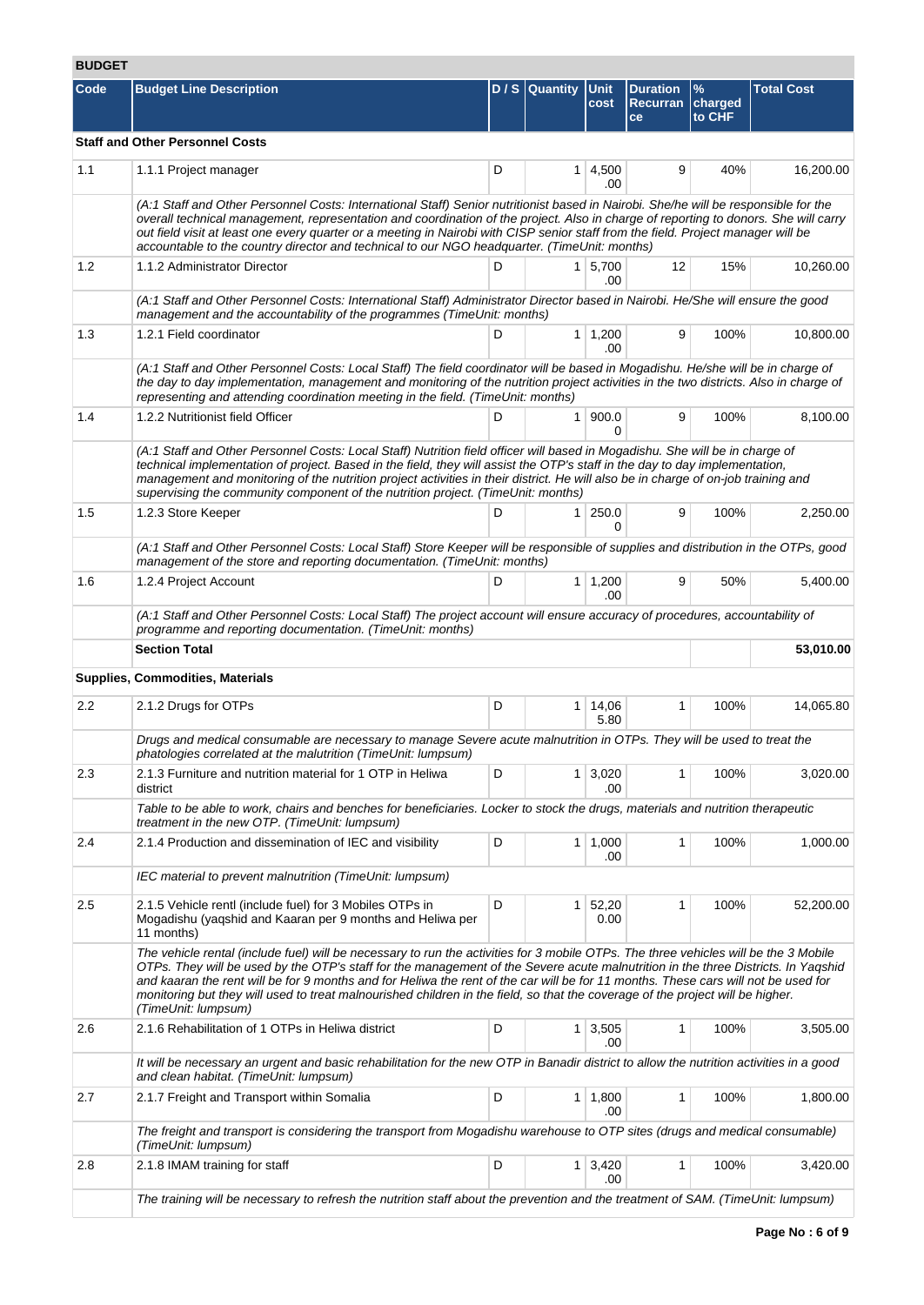| 2.9               | 2.1.9 Quarterly review meeting MoH and DoH and supervision<br>of OTPs from MoH                                                                                                                                                                                                                                   | D<br>$1 \mid 1,960$<br>.00 |                | 1                            | 100% | 1,960.00 |            |  |
|-------------------|------------------------------------------------------------------------------------------------------------------------------------------------------------------------------------------------------------------------------------------------------------------------------------------------------------------|----------------------------|----------------|------------------------------|------|----------|------------|--|
|                   | Quarterly review meeting MoH and DOH will be managed by Cisp staff. During the meeting and supervision Health authorities will<br>be involved directly in the monitoring of project. One person of the MoH will be in charge of the monitoring and supervision of the<br>nutrition programme (TimeUnit: lumpsum) |                            |                |                              |      |          |            |  |
| 2.1               | 2.1.1 Support in incentives for MoH staffs for 3 static and 3<br>mobile OTPs in Yaqshid, karan, Heliwa                                                                                                                                                                                                           | D                          | 1 <sup>1</sup> | 111,3<br>00.00               | 1    | 100%     | 111,300.00 |  |
|                   | CISP will support the MoH in Mogadishu districts with the MoU and contract to pay incentives to Heath Workers. They will<br>manage the severe acute malnutrition in the static and mobile OTPs. They will be under technical supervision of nutrition field<br>officers. (TimeUnit: lumpsum)                     |                            |                |                              |      |          |            |  |
|                   | <b>Section Total</b>                                                                                                                                                                                                                                                                                             |                            |                |                              |      |          | 192,270.80 |  |
| <b>Travel</b>     |                                                                                                                                                                                                                                                                                                                  |                            |                |                              |      |          |            |  |
| 5.1               | 5.1.1 International air travel and related expenses                                                                                                                                                                                                                                                              | D                          |                | $1 \overline{)2,400}$<br>.00 | 1    | 100%     | 2,400.00   |  |
|                   | Programme manager will travel in Mogadishu from Nairobi to give a technical support to the project. If it will not be possible for<br>security reasons, the national field coordinator and the nutrition field officers will reach Nairobi to work with the project manager.<br>(TimeUnit: lumpsum)              |                            |                |                              |      |          |            |  |
|                   | <b>Section Total</b>                                                                                                                                                                                                                                                                                             |                            |                | 2,400.00                     |      |          |            |  |
|                   | <b>General Operating and Other Direct Costs</b>                                                                                                                                                                                                                                                                  |                            |                |                              |      |          |            |  |
| 7.1               | 7.1.1 Utilities                                                                                                                                                                                                                                                                                                  | D                          | 1              | 486.0<br>0                   | 12   | 77%      | 4,492.97   |  |
|                   | Bills of water and electricity for static OTPs and office utilities<br>(TimeUnit: months)                                                                                                                                                                                                                        |                            |                |                              |      |          |            |  |
| 7.3               | 7.1.3 Communication and internet                                                                                                                                                                                                                                                                                 | D                          |                | 2 500.0<br>$\Omega$          | 12   | 40%      | 4,800.00   |  |
|                   | Bills of phone and internet to allow communication between the field and programme manager (TimeUnit: months)                                                                                                                                                                                                    |                            |                |                              |      |          |            |  |
| 7.4               | 7.1.4 Bank transfer cost                                                                                                                                                                                                                                                                                         | D                          | 1 <sup>1</sup> | 3,000<br>.00                 | 1    | 100%     | 3,000.00   |  |
|                   | Bank transfer cost to send money in the field for activities. (TimeUnit: lumpsum)                                                                                                                                                                                                                                |                            |                |                              |      |          |            |  |
| 7.2               | 7.1.2 Stationery and office supplies                                                                                                                                                                                                                                                                             | D                          | 1              | 9,599<br>.60                 | 1    | 30%      | 2,879.88   |  |
|                   | Stationery and office supplies needed to run the programme. (TimeUnit: lumpsum)                                                                                                                                                                                                                                  |                            |                |                              |      |          |            |  |
|                   | <b>Section Total</b>                                                                                                                                                                                                                                                                                             |                            |                |                              |      |          | 15,172.85  |  |
| <b>SubTotal</b>   |                                                                                                                                                                                                                                                                                                                  |                            | 262,853.65     |                              |      |          |            |  |
| Direct            |                                                                                                                                                                                                                                                                                                                  |                            |                |                              |      |          | 262,853.65 |  |
| Support           |                                                                                                                                                                                                                                                                                                                  |                            |                |                              |      |          |            |  |
| <b>PSC Cost</b>   |                                                                                                                                                                                                                                                                                                                  |                            |                |                              |      |          |            |  |
|                   | <b>PSC Cost Percent</b>                                                                                                                                                                                                                                                                                          |                            |                |                              |      |          | 7%         |  |
| <b>PSC Amount</b> |                                                                                                                                                                                                                                                                                                                  |                            |                |                              |      |          | 18,399.76  |  |
| <b>Total Cost</b> |                                                                                                                                                                                                                                                                                                                  |                            |                |                              |      |          | 281,253.41 |  |
|                   |                                                                                                                                                                                                                                                                                                                  |                            |                |                              |      |          |            |  |
|                   | <b>Grand Total CHF Cost</b>                                                                                                                                                                                                                                                                                      |                            |                |                              |      |          | 281,253.41 |  |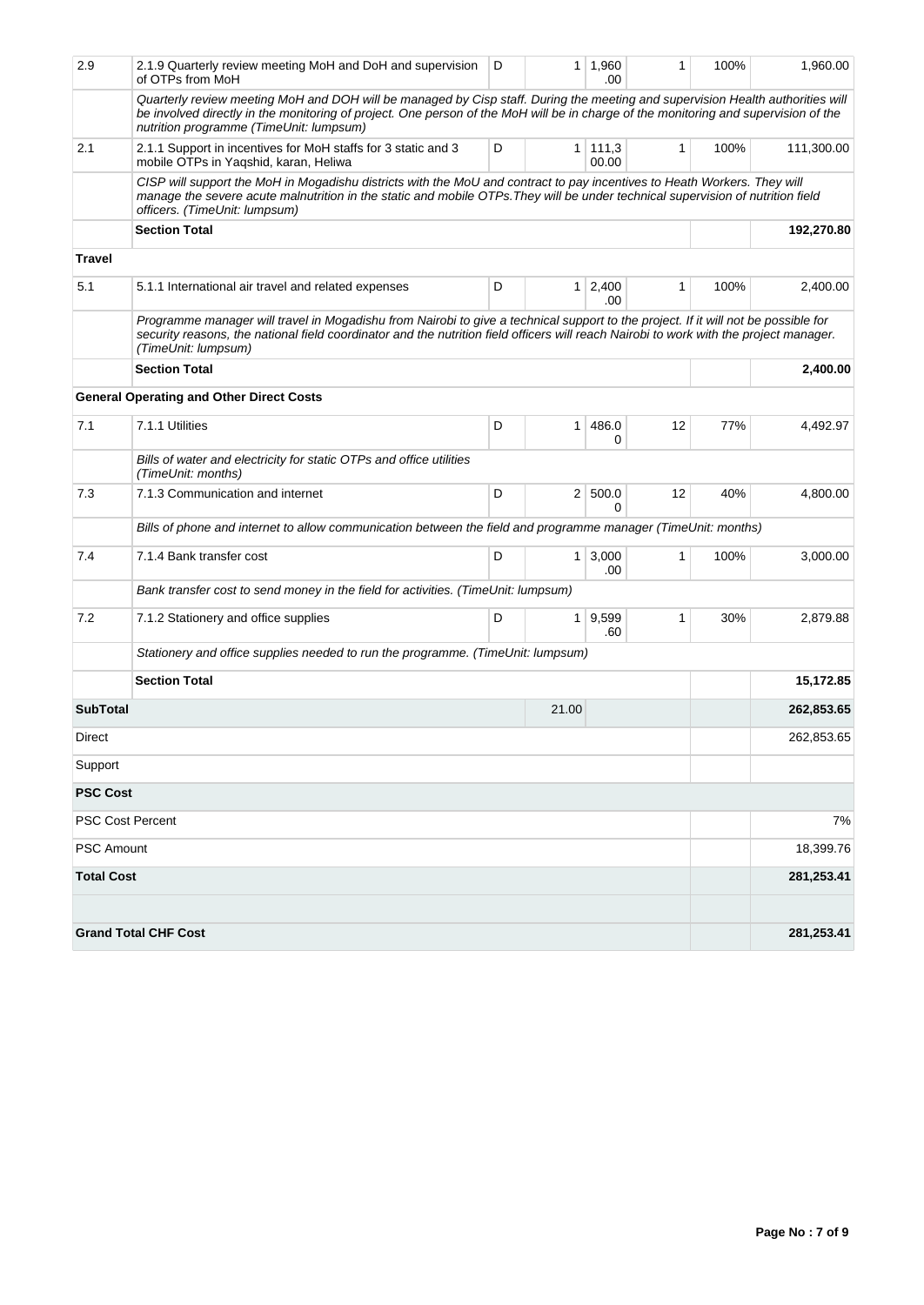## **Project Locations**

| <b>Location</b>                                    | <b>Estimated</b><br>percentage<br>of budget<br>for each<br><b>location</b> | <b>Estimated number of beneficiaries</b><br>for each location |       |      |               | <b>Activity Name</b>                                                                                                                                                                                                                                                                                                                                                                                                                                                                                                                                                                                                                                                                                                                                                                                                                                                                                                                                                                                                                                                                                                                                                                                                                                                                                                                                                                 |
|----------------------------------------------------|----------------------------------------------------------------------------|---------------------------------------------------------------|-------|------|---------------|--------------------------------------------------------------------------------------------------------------------------------------------------------------------------------------------------------------------------------------------------------------------------------------------------------------------------------------------------------------------------------------------------------------------------------------------------------------------------------------------------------------------------------------------------------------------------------------------------------------------------------------------------------------------------------------------------------------------------------------------------------------------------------------------------------------------------------------------------------------------------------------------------------------------------------------------------------------------------------------------------------------------------------------------------------------------------------------------------------------------------------------------------------------------------------------------------------------------------------------------------------------------------------------------------------------------------------------------------------------------------------------|
|                                                    |                                                                            | <b>Men</b>                                                    | Women | Boys | Girls   Total |                                                                                                                                                                                                                                                                                                                                                                                                                                                                                                                                                                                                                                                                                                                                                                                                                                                                                                                                                                                                                                                                                                                                                                                                                                                                                                                                                                                      |
| Banadir -> Mogadishu-Heliwa -><br>Mogadishu/Heliwa | 34                                                                         | 179                                                           | 684   | 536  |               | 536   1,935 Activity 1.1.1 : Provision of treatment of severe<br>acute malnutrition through 3 static OTPs and 3<br>mobile OTPs.<br>The implementation will follow the BSNP<br>quideline: community mobilization and<br>screening, treatment on uncomplicated SAM and<br>referral of complicate cases of SAM to SC, IYCF<br>education in the OTPs and regular monitoring at<br>outpatient/outreach sites.<br>Activity 1.1.2 : De-worming and supplementation<br>in VIT A. At least 85% children admitted in OTP                                                                                                                                                                                                                                                                                                                                                                                                                                                                                                                                                                                                                                                                                                                                                                                                                                                                       |
|                                                    |                                                                            |                                                               |       |      |               | will receive de-worming and supplementation in<br>Vit A.<br>Activity 1.1.3 : IYCF educations to mothers and<br>caregivers in OTPs. IYCF counselling will be<br>given to mothers during the attendance at OTP,<br>during the weekly consultation for their children.<br>The themes of education will be : Early initiation<br>of breastfeeding, exclusive breastfeeding for the<br>first six month of life followed by continued<br>breastfeeding for up to two years and beyond<br>with adequate complementary foods. This is the<br>most appropriate feeding strategy for infants and<br>young children. CISP foresees that at least 80%<br>of caregivers will be the mothers. But all the<br>caregivers will be welcome to assist the IYCF<br>counseling. NHHP (Nutrition Health Hygiene<br>Promotion) will be integrated during the IYCF<br>education session in OTPs.<br>Activity 2.2.1 : Refresh training on IMAM will be<br>managed to ensure the quality on the treatment<br>in Mogadishu. Conduct training for health<br>workers on management of Severe Acute<br>Malnutrition. It will improve the capacity of health<br>workers on IMAM prevention and treatment. At<br>least 60% (12) of heath workers trained will be<br>women.                                                                                                                                          |
| Banadir -> Mogadishu-Karaan                        | 33                                                                         | 119                                                           | 476   | 371  | 371           | 1,337 Activity 1.1.1 : Provision of treatment of severe<br>acute malnutrition through 3 static OTPs and 3<br>mobile OTPs.<br>The implementation will follow the BSNP<br>guideline: community mobilization and<br>screening, treatment on uncomplicated SAM and<br>referral of complicate cases of SAM to SC, IYCF<br>education in the OTPs and regular monitoring at<br>outpatient/outreach sites.<br>Activity 1.1.2 : De-worming and supplementation<br>in VIT A. At least 85% children admitted in OTP<br>will receive de-worming and supplementation in<br>Vit A.<br>Activity 1.1.3 : IYCF educations to mothers and<br>caregivers in OTPs. IYCF counselling will be<br>given to mothers during the attendance at OTP,<br>during the weekly consultation for their children.<br>The themes of education will be: Early initiation<br>of breastfeeding, exclusive breastfeeding for the<br>first six month of life followed by continued<br>breastfeeding for up to two years and beyond<br>with adequate complementary foods. This is the<br>most appropriate feeding strategy for infants and<br>young children. CISP foresees that at least 80%<br>of caregivers will be the mothers. But all the<br>caregivers will be welcome to assist the IYCF<br>counseling. NHHP (Nutrition Health Hygiene<br>Promotion) will be integrated during the IYCF<br>education session in OTPs. |